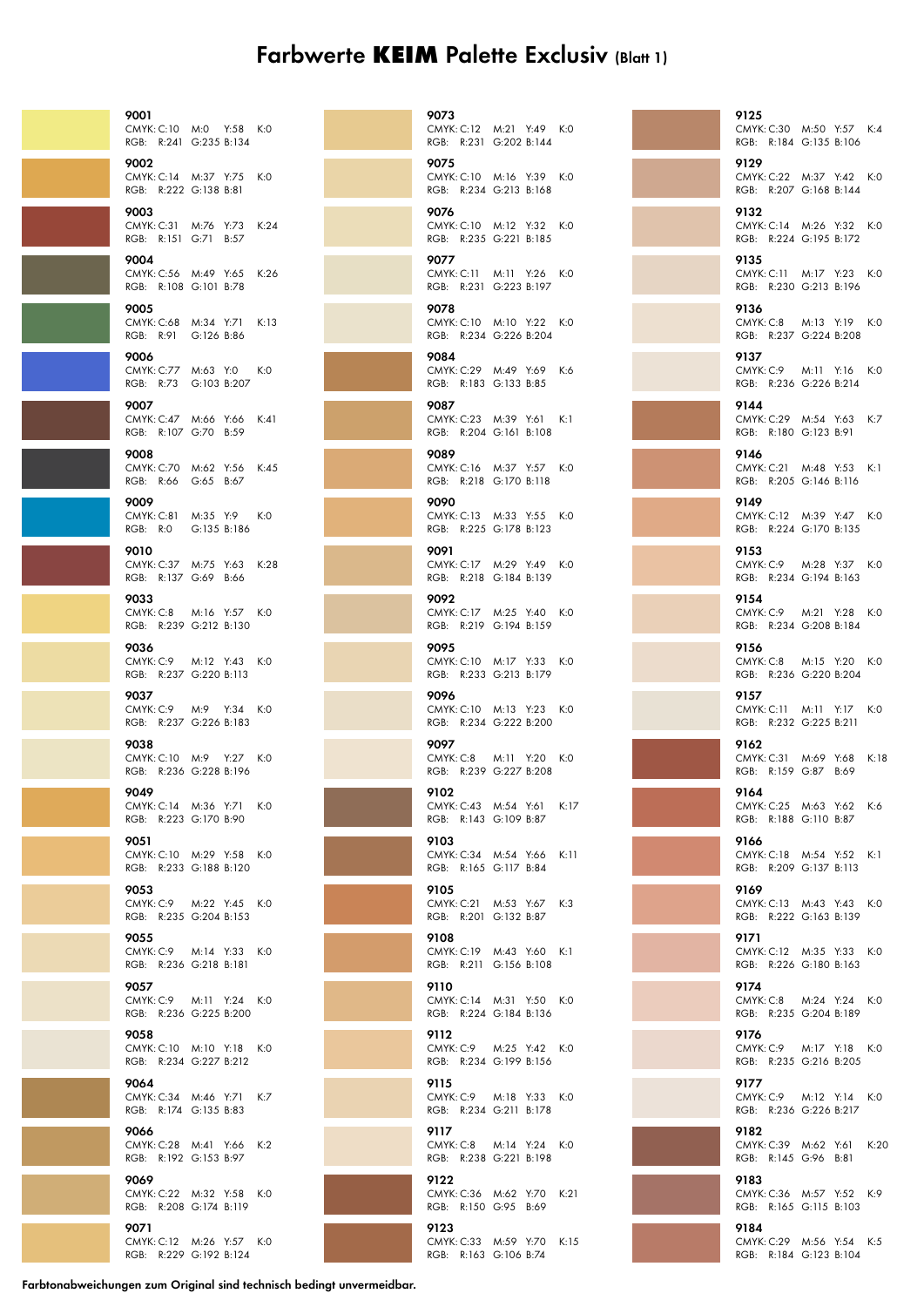## Farbwerte **KEIM** Palette Exclusiv (Blatt 2)

| 9186<br>CMYK: C:29 M:50<br>RGB: R:189 G:139   |       |
|-----------------------------------------------|-------|
| 9187<br>CMYK: C:27 M:42<br>RGB: R:197         | G:157 |
| 9190<br>CMYK: C:20<br>RGB: R:211 G:178        | M:33  |
| 9192<br>CMYK: C:17 M:27<br>RGB: R:218 G:193   |       |
| 9195<br>CMYK: C:10 M:16<br>RGB: R:232 G:216   |       |
| 9197<br>CMYK: C:10 M:12<br>RGB: R:233 G:224   |       |
| 9200<br>CMYK: C:49 M:66<br>RGB: R:111         | G:74  |
| 9201<br>CMYK: C:49 M:60<br>RGB: R:126 G:94    |       |
| 9203<br>CMYK: C:46 M:53<br>RGB: R:145 G:116   |       |
| 9206<br>CMYK: C:38 M:44<br>RGB: R:171 G:146   |       |
| 9210<br>CMYK: C:26 M:31<br>RGB: R:199 G:178   |       |
| 9213<br>CMYK: C:18 M:21<br>RGB: R:216 G:202   |       |
| 9215<br>CMYK: C:14 M:16<br>RGB: R:225 G:214   |       |
| 9217<br><b>CMYK: C:12</b><br>RGB: R:229 G:224 | M:11  |
| 9225<br>CMYK: C:45 M:45<br>RGB: R:152 G:136   |       |
| 9229<br>CMYK: C:30 M:31<br>RGB: R:190 G:176   |       |
| 9233<br>CMYK: C:21 M:21<br>RGB: R:210 G:201   |       |
| 9243<br>CMYK: C:40 M:48<br>RGB: R:156 G:125   |       |
| 9245<br>CMYK: C:34 M:42<br>RGB: R:178 G:147   |       |
| 9248<br>CMYK: C:29 M:37<br>RGB: R:193 G:163   |       |
| 9249<br>CMYK: C:28 M:34<br>RGB: R:195 G:170   |       |
| 9251<br>CMYK: C:21 M:25<br>RGB: R:211 G:191   |       |
| 9253<br>CMYK: C:18 M:22<br>RGB: R:218 G:199   |       |
| 9255<br><b>CMYK: C:13</b><br>RGB: R:227 G:213 | M:16  |

| 9186 | CMYK: C:29 M:50 Y:48 K:2<br>RGB: R:189 G:139 B:122   |        | 9263<br>CMYK: C:45 M:48 Y:62<br>RGB: R:142 G:119 B:91       |  | K:15 |
|------|------------------------------------------------------|--------|-------------------------------------------------------------|--|------|
| 9187 | CMYK: C:27 M:42 Y:43 K:1<br>RGB: R:197 G:157 B:139   |        | 9265<br>CMYK: C:39 M:40 Y:55<br>RGB: R:167 G:146 B:114      |  | K:4  |
| 9190 | RGB: R:211 G:178 B:163                               | K:0    | 9268<br>CMYK: C:31 M:32 Y:46<br>RGB: R:189 G:171 B:141      |  | K:O  |
| 9192 | CMYK: C:17 M:27 Y:27 K:0<br>RGB: R:218 G:193 B:181   |        | 9271<br>CMYK: C:23 M:23 Y:37 K:0<br>RGB: R:207 G:192 B:164  |  |      |
| 9195 | CMYK: C:10 M:16 Y:18 K:0<br>RGB: R:232 G:216 B:205   |        | 9274<br>CMYK: C:14 M:18 Y:27<br>RGB: R:224 G:209 B:188      |  | K:0  |
| 9197 | CMYK: C:10 M:12 Y:15 K:0<br>RGB: R:233 G:224 B:216   |        | 9276<br>CMYK: C:10 M:14 Y:23<br>RGB: R:234 G:220 B:200      |  | K:0  |
| 9200 | RGB: R:111 G:74 B:69                                 | K:36   | 9283<br>CMYK: C:49 M:49 Y:58<br>RGB: R:132 G:115 B:95       |  | K:16 |
| 9201 | CMYK: C:49 M:60 Y:54<br>RGB: R:126 G:94 B:89         | K:22   | 9285<br>CMYK: C:41 M:41 Y:49<br>RGB: R:163 G:145 B:124      |  | K:4  |
| 9203 | CMYK: C:46 M:53 Y:48<br>RGB: R:145 G:116 B:110       | K:11   | 9288<br>CMYK: C:35 M:34 Y:43 K:1<br>RGB: R:182 G:166 B:144  |  |      |
| 9206 | CMYK: C:38 M:44 Y:41 K:2<br>RGB: R:171 G:146 B:138   |        | 9292<br>CMYK: C:23 M:23 Y:29 K:29<br>RGB: R:207 G:194 B:178 |  |      |
| 9210 | CMYK: C:26 M:31 Y:29 K:0<br>RGB: R:199 G:178 B:170   |        | 9294<br>CMYK: C:17 M:17 Y:22 K:0<br>RGB: R:219 G:209 B:197  |  |      |
| 9213 | RGB: R:216 G:202 B:194                               |        | 9295<br>CMYK: C:14 M:15 Y:21<br>RGB: R:225 G:215 B:201      |  | K:0  |
| 9215 | CMYK: C:14 M:16 Y:18 K:0<br>RGB: R:225 G:214 B:206   |        | 9296<br>CMYK: C:13 M:13 Y:17<br>RGB: R:228 G:220 B:210      |  | K:0  |
| 9217 | RGB: R:229 G:224 B:216                               |        | 9298<br>CMYK: C:10 M:10 Y:15 K:0<br>RGB: R:235 G:228 B:217  |  |      |
| 9225 | CMYK: C:45 M:45 Y:42 K:4<br>RGB: R:152 G:136 B:132   |        | 9304<br>CMYK: C:44 M:42 Y:50 K:5<br>RGB: R:154 G:140 B:120  |  |      |
| 9229 | CMYK: C:30 M:31 Y:27 K:0<br>RGB: R:190 G:176 B:174   |        | 9307<br>CMYK: C:39 M:35 Y:42 K:1<br>RGB: R:170 G:160 B:144  |  |      |
| 9233 | RGB: R:210 G:201 B:202                               |        | 9310<br>CMYK: C:29 M:26 Y:34<br>RGB: R:193 G:183 B:165      |  | K:O  |
| 9243 | CMYK: C:40 M:48 Y:63<br>RGB: R:156 G:125 B:91        | – K:11 | 9312<br>CMYK: C:23 M:20 Y:29<br>RGB: R:206 G:198 B:181      |  | K:0  |
| 9245 | CMYK: C:34 M:42 Y:58 K:4<br>RGB: R:178 G:147 B:110   |        | 9314<br>CMYK: C:17 M:16 Y:23<br>RGB: R:219 G:211 B:196      |  | K:0  |
| 9248 | CMYK: C:29 M:37 Y:52 K:1<br>RGB: R:193 G:163 B:127   |        | 9317<br>CMYK: C:11 M:10 Y:16 K:0<br>RGB: R:232 G:227 B:216  |  |      |
| 9249 | CMYK: C:28 M:34 Y:45 K:0<br>RGB: R:195 G:170 B:141   |        | 9323<br>CMYK: C:50 M:45 Y:63<br>RGB: R:132 G:120 B:91       |  | K:15 |
| 9251 | RGB: R:211 G:191 B:160                               |        | 9325<br>CMYK: C:40 M:40 Y:66<br>RGB: R:164 G:143 B:94       |  | K:6  |
| 9253 | RGB: R:218 G:199 B:174                               | K:0    | 9328<br>CMYK: C:28 M:34 Y:69<br>RGB: R:195 G:165 B:95       |  | K:1  |
| 9255 | CMYK: C:13    M:16    Y:24<br>RGB: R:227 G:213 B:194 | K:O    | 9329<br>CMYK: C:24 M:28 Y:60<br>RGB: R:205 G:179 B:116      |  | K:0  |

| 9330<br>CMYK: C:25 M:26 Y:52 K:0<br>RGB: R:204 G:183 B:133         |  |
|--------------------------------------------------------------------|--|
| 9332<br>CMYK: C:21 M:21 Y:41 K:0<br>RGB: R:212 G:197 B:160         |  |
| 9335<br>CMYK: C:14 M:13 Y:27 K:0<br>RGB: R:226 G:217 B:192         |  |
| 9337<br>CMYK: C:11 M:9 Y:18 K:0<br>RGB: R:233 G:228 B:212          |  |
| 9339<br>CMYK: C:8 M:8 Y:15 K:0<br>RGB: R:238 G:232 B:219           |  |
| 9345<br>CMYK: C:42 M:37 Y:56 K:4<br>RGB: R:160 G:149 B:114         |  |
| 9348<br>CMYK: C:36 M:30 Y:48 K:1<br>RGB: R:180 G:171 B:139         |  |
| 9351<br>CMYK: C:26 M:24 Y:40 K:0<br>RGB: R:200 G:188 B:157         |  |
| 9354<br>CMYK: C:18 M:17 Y:29 K:0<br>RGB: R:217 G:208 B:184         |  |
| 9357<br>CMYK: C:11 M:10 Y:18 K:0<br>RGB: R:232 G:226 B:211         |  |
| 9367<br>CMYK: C:39 M:32 Y:65 K:2<br>RGB: R:170 G:160 B:104         |  |
| 9369<br>CMYK: C:32 M:24 Y:55 K:0<br>RGB: R:188 G:180 B:128         |  |
| 9373<br>CMYK: C:22 M:16 Y:40 K:0<br>RGB: R:210 G:204 B:164         |  |
| 9375<br>CMYK: C:15 M:11 Y:31 K:0<br>RGB: R:225 G:219 B:187         |  |
| 9382<br>CMYK: C:60 M:48 Y:55 K:20<br>RGB: R:106 G:108 B:96<br>9383 |  |
| CMYK: C:56 M:41 Y:56 K:11<br>RGB: R:121 G:127 B:106<br>9385        |  |
| CMYK: C:48 M:34 Y:50 K:3<br>RGB: R:148 G:152 B:127<br>9389         |  |
| CMYK: C:38 M:23 Y:41 K:0<br>RGB: R:174 G:180 B:155<br>9392         |  |
| CMYK: C:26 M:16 Y:30 K:0<br>RGB: R:200 G:202 B:183<br>9395         |  |
| CMYK: C:17 M:12 Y:21 K:0<br>RGB: R:219 G:218 B:203<br>9396         |  |
| CMYK: C:14 M:10 Y:18 K:0<br>RGB: R:227 G:225 B:212<br>9398         |  |
| CMYK: C:11 M:9 Y:15 K:0<br>RGB: R:232 G:229 B:219<br>9402          |  |
| CMYK: C:64 M:41 Y:58 K:16<br>RGB: R:98 G:118 B:100<br>9406         |  |

CMYK: C:51 M:29 Y:50 K:2 RGB: R:143 G:158 B:131

Farbtonabweichungen zum Original sind technisch bedingt unvermeidbar.